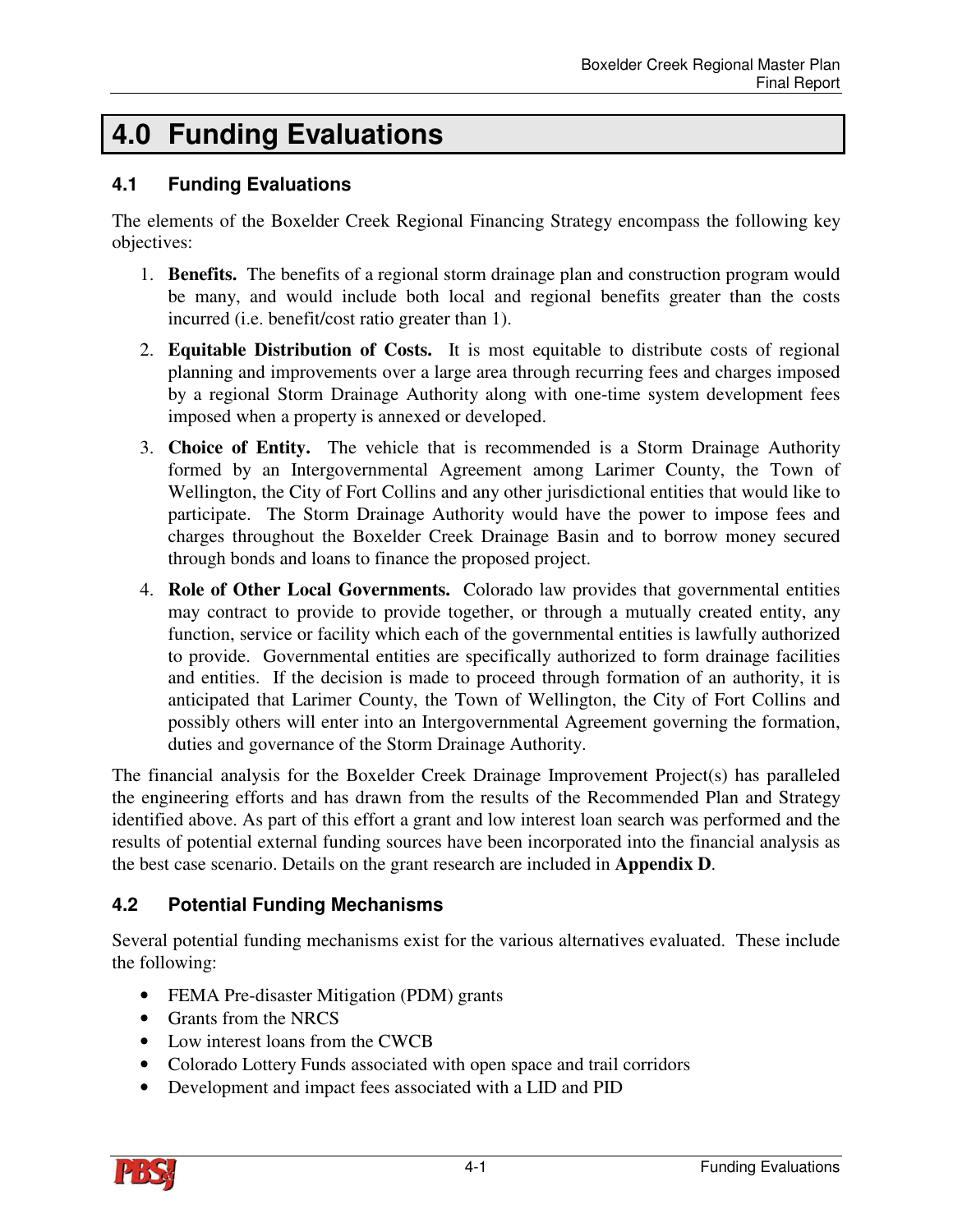- Trails/Parks and Recreation Funds
- Colorado Department of Transportation (CDOT)
- Private

In addition, some alternatives offer certain advantages related to funding. For instance, the I-25 corridor may be widened in the future and this would offer the opportunity to provide for an overflow drainage channel for the Boxelder Creek overflow conveyance channel as recommended in Alternative 2.

#### **4.3 Recommended Funding Strategy**

The recommended funding strategy including all financial plan assumptions, grants and outside contributions and phasing of project components is highlighted below.

4.3.1 Financial Plan Assumptions

The Plan identifies approximately \$32.8 million in capital facilities (2006 dollars) over the planning period over the next ten years. These capital projects as shown on **Table 4-1** are further broken into Regional, Fort Collins, and Other/Larimer County costs. This plan assumes that the Alliance will form a Drainage Authority which will be responsible for implementing the Regional Improvements. CWCB low-interest loans or proceeds from municipal bonds will be obtained for construction of the facilities and will be paid back through assessments made to properties located within the Drainage Authority boundaries (areas within the existing Boxelder Creek watershed). Grants will also be pursued to offset some of the costs associated with the project. An Inter-Governmental Agreement (IGA) is required as part of this effort as the City of Fort Collins, Town of Wellington and Unincorporated areas of Larimer County all benefit from the Regional Improvements.

| Table 4-1: Boxelder Creek Capital Projects and Participants                   |                   |              |                              |                 |              |
|-------------------------------------------------------------------------------|-------------------|--------------|------------------------------|-----------------|--------------|
|                                                                               | <b>Total Cost</b> | County/Other | Fort<br><b>Collins/Other</b> | <b>Regional</b> | <b>Total</b> |
| Coal Creek Diversion and Storage in Clark Reservoir<br>$(465 \text{ ac-fit})$ | \$6,200,000       | $0\%$        | $0\%$                        | $100\%$         | 100%         |
| Edson Reservoir (990 ac-ft)                                                   | \$ 5,100,000      | $0\%$        | $0\%$                        | $100\%$         | 100%         |
| <b>Boxelder Creek Crossing Improvements</b>                                   | \$ 8,400,000      | 100%         | $0\%$                        | $0\%$           | 100%         |
| Improvements to Prospect Road (4,500 cfs)                                     | \$3,900,000       | $0\%$        | 100%                         | $0\%$           | 100%         |
| Cache la Poudre Overflow (2,500 cfs)                                          | \$2,200,000       | $0\%$        | $100\%$                      | $0\%$           | 100%         |
| Middle Boxelder Creek Stream Improvements                                     | \$1,100,000       | $0\%$        | $0\%$                        | 100%            | 100%         |
| Construction of siphon/waterway structure -<br>Larimer/Weld Canals            | \$1,300,000       | $0\%$        | $0\%$                        | 100%            | 100%         |
| Cooper Slough/Mulberry Street Improvements                                    | \$3,600,000       | $0\%$        | $100\%$                      | $0\%$           | 100%         |
| Boxelder I-25 Split Flow Diversion Channel (500 to<br>$1,000 \text{ cfs}$     | \$1,000,000       | 100%         | $0\%$                        | $0\%$           | 100%         |
| Timnath Diversion Channel (2,800 cfs)                                         | \$<br>٠           | 100%         | $0\%$                        | $0\%$           | $0\%$        |
| <b>TOTALS</b>                                                                 | \$32,800,000      | \$9,400,000  | \$9,700,000                  | \$13,700,000    | \$32,800,000 |

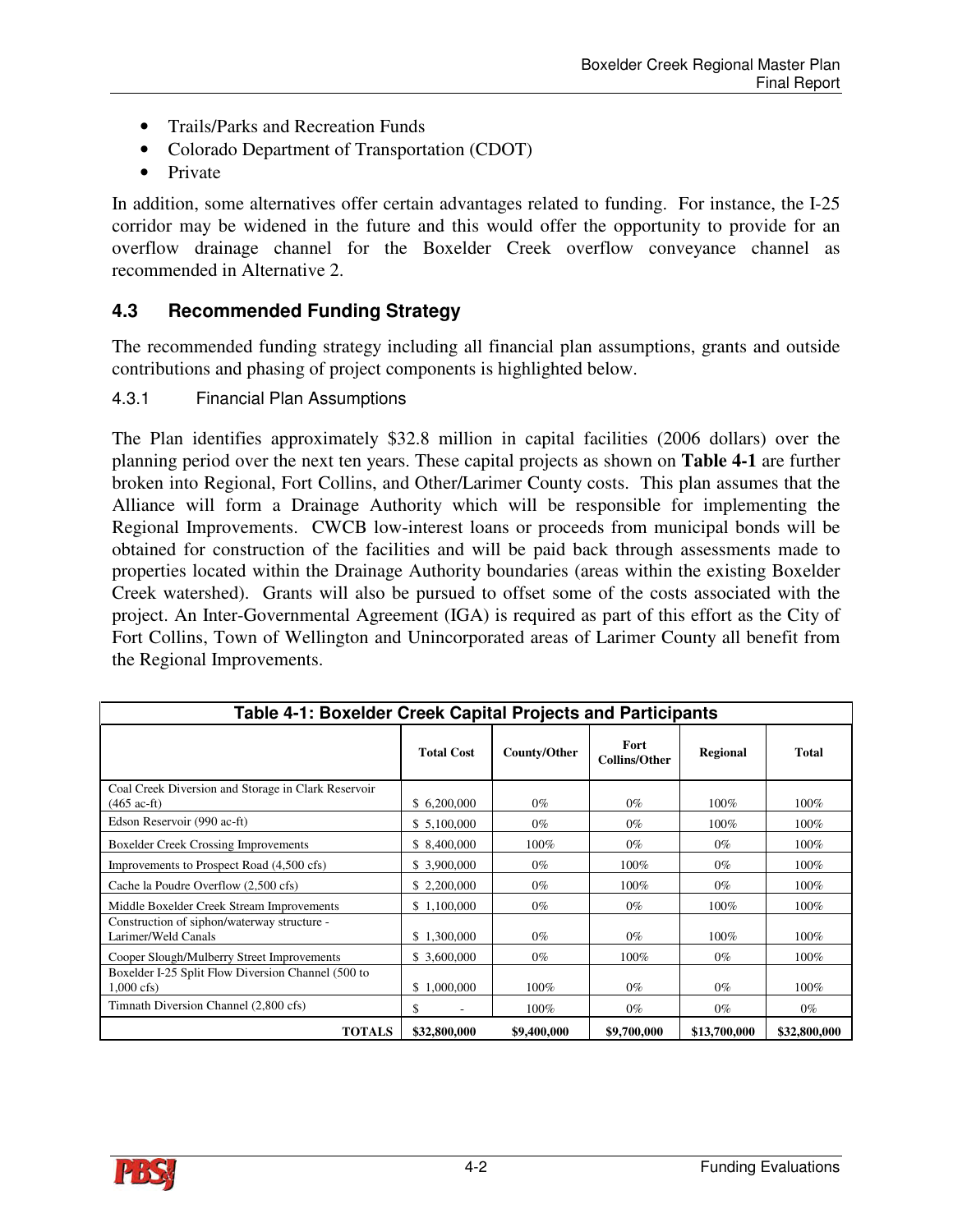### 4.3.2 Grants and Outside Contributions

As part of this Financial Analysis a review of potential external funding including grants, low interest loans, and outside contributions was performed. The output from this review is included in **Appendix D**. These alternative funding sources were reviewed with the TAC and the FAC for applicability to the capital projects included in the Recommended Plan. If all identified grants and outside contributions are achieved this is considered to be the "best case" scenario. **Table 4- 2** shows that the best case scenario would include \$6.9 million in grants and \$10.5 million in outside contributions.

#### 4.3.3 Phasing of Capital Projects

Once the capital costs were determined for the Recommended Plan, the phasing of these projects was determined during the next ten years. Critical projects were included in Phase I (2007 to 2010). Additional required projects were moved to Phase II of the planning process (2011 to 2017) to facilitate the smoothing of capital project financing costs. **Table 4-3** shows the capital financing plan from 2007 to 2017. The phasing of the CIP is shown first without grants and external financing and then with them overlaid on the estimated construction costs. All projects in Phase II are subject to an annual construction inflation rate of 4 percent per year.

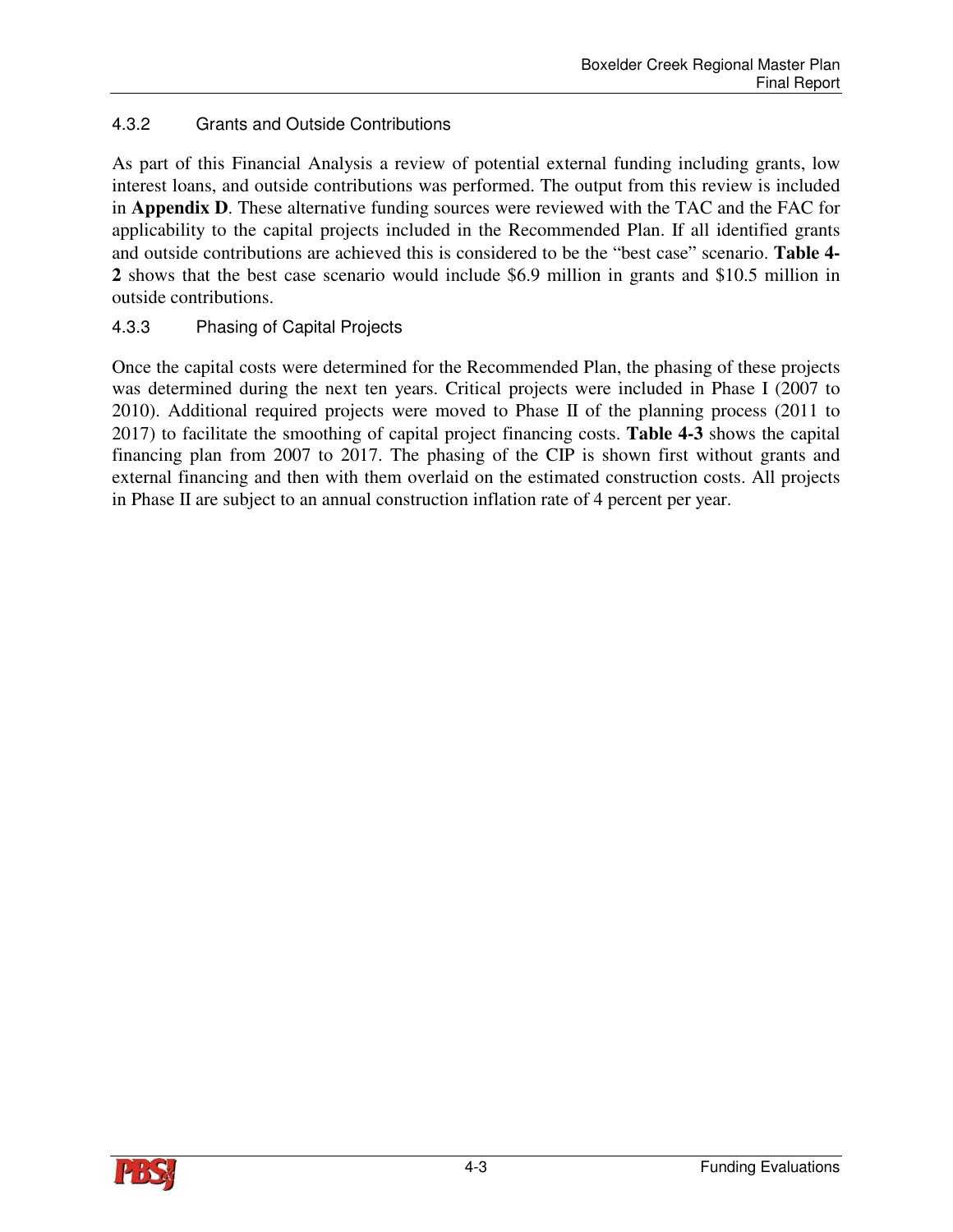#### **Table 4-2 Potential Grant Funding Sources**

#### **Boxelder Creek Alliance**

**Potential Grant Funding Sources**

|                                                                                                                                                                                                                                                                                                                                                                                                      |                                                                                                              |                                                       |                          | Grants                       |                                                                           |                                                                    |                                                                                 |                                        | Other                                            |                                                                  |                                                                                                    |
|------------------------------------------------------------------------------------------------------------------------------------------------------------------------------------------------------------------------------------------------------------------------------------------------------------------------------------------------------------------------------------------------------|--------------------------------------------------------------------------------------------------------------|-------------------------------------------------------|--------------------------|------------------------------|---------------------------------------------------------------------------|--------------------------------------------------------------------|---------------------------------------------------------------------------------|----------------------------------------|--------------------------------------------------|------------------------------------------------------------------|----------------------------------------------------------------------------------------------------|
| <b>Alternative 5A</b><br>Coal Creek Diversion and Storage in Clark Reservoir (465 ac-ft)<br>Edson Reservoir (990 ac-ft)                                                                                                                                                                                                                                                                              | Total Cost<br>\$6,200,000<br>\$5,100,000                                                                     | <b>FEMA</b><br><b>PDM/FMA</b><br>Grant<br>\$3,000,000 | $$1,000,000$ \$1,000,000 | <b>COE Grants NRCS Grant</b> | <b>HUD</b><br>Community<br>Development<br><b>Block Grant</b><br>\$200,000 | Colorado<br><b>State</b><br><b>Historical</b><br>Fund<br>\$200,000 | State of<br>Colorado<br>Parks and<br><b>Trails Grant</b><br>(GOCO)<br>\$500,000 | <b>CDOT</b>                            | Private<br><b>Developers</b>                     | Larimer<br><b>County Parks</b><br>and<br>Recreation<br>\$300,000 | <b>Total Grants</b><br>& Developer<br><b>Contributions</b><br>\$3,400,000<br>\$2,800,000           |
| <b>Boxelder Creek Crossing Improvements</b><br>Improvements to Prospect Road (4500 cfs)<br>Cache la Poudre Overflow (2500 cfs)<br>Middle Boxelder Creek Stream Improvements<br>Construction of siphon/waterway structure - Larimer/Weld Canals<br>Cooper Slough/Mulberry Street Improvements<br>Boxelder I-25 Split Flow Diversion Channel (500 to 1000 cfs)<br>Timnath Diversion Channel (2800 cfs) | \$8,400,000<br>\$3,900,000<br>\$2,200,000<br>\$1,100,000<br>\$1,300,000<br>\$3,600,000<br>\$1,000,000<br>\$0 |                                                       |                          |                              |                                                                           |                                                                    | \$500,000<br>\$500,000                                                          | $$1,000,000$ $$7,400,000$<br>\$250,000 | \$166,667<br>\$166,667<br>\$166,667<br>\$750,000 | \$150,000<br>\$150,000                                           | \$8,400,000<br>\$166,667<br>\$166,667<br>\$650,000<br>\$650,000<br>\$166,667<br>\$1,000,000<br>\$0 |
|                                                                                                                                                                                                                                                                                                                                                                                                      | <b>TOTALS \$32,800,000</b>                                                                                   | \$3,000,000                                           |                          | \$1,000,000 \$1,000,000      | \$200,000                                                                 |                                                                    | $$200,000$   \$1,500,000   \$1,250,000   \$8,650,000                            |                                        |                                                  | \$600,000                                                        | \$17,400,000                                                                                       |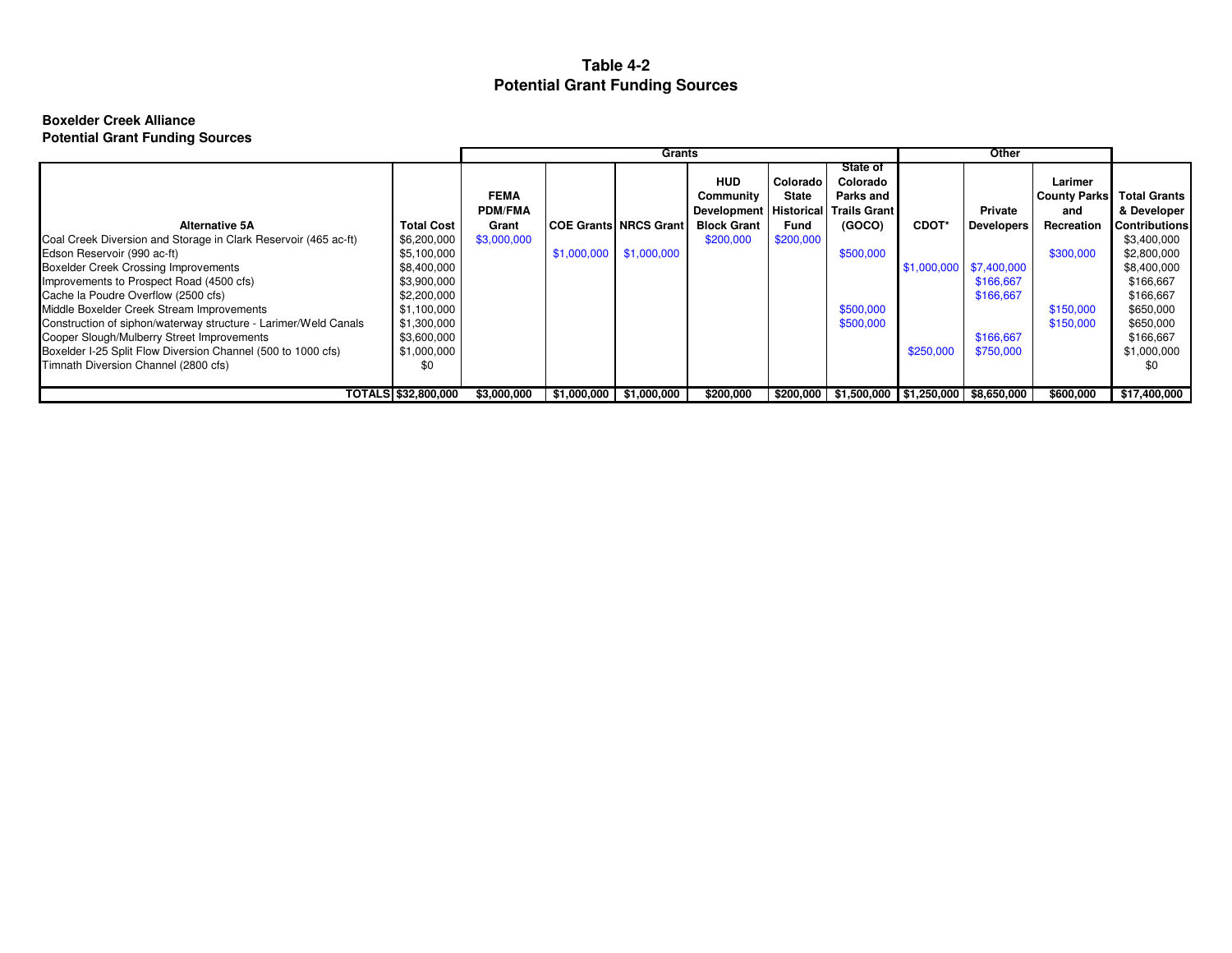#### **Table 4-3 Recommended Capital Financing Plan from 2007 to 2017**

#### **Boxelder Creek Alliance**

**Phasing of Capital Improvement Projects**

| <b>CIP - No Grant Funding</b>                                   |      |              |                                                                           |                 | 2006  |        | 2007                     | 2008         | 2009                      | 2010         | 2011                     | 2012  |                          | 2013         | 2014            | 2015             | 2016            | 2017         |
|-----------------------------------------------------------------|------|--------------|---------------------------------------------------------------------------|-----------------|-------|--------|--------------------------|--------------|---------------------------|--------------|--------------------------|-------|--------------------------|--------------|-----------------|------------------|-----------------|--------------|
| <b>Project Name</b>                                             |      |              | <b>Project Cost</b><br>Start Date Project Cost Less External \$ Construct | <b>Years to</b> | CY 06 |        | <b>CY 07</b>             | <b>CY 08</b> | CY 09                     | <b>CY 10</b> | <b>CY11</b>              | CY 12 |                          | <b>CY 13</b> | <b>CY 14</b>    | <b>CY 15</b>     | CY 16           | <b>CY 17</b> |
| Coal Creek Diversion and Storage in Clark Reservoir (465 ac-ft) | 2007 | \$6,200,000  | $0\%$                                                                     |                 |       |        | $-$ \$ 2,066,667         | 2,066,667    | \$ 2,066,667              | - \$         | - 56                     |       | - \$                     | - 36         |                 |                  |                 |              |
| Edson Reservoir (990 ac-ft)                                     | 2008 | \$5,100,000  | 0%                                                                        |                 |       |        | $\sim$                   |              | 2,550,000 \$ 2,550,000    | - 8          | - 56                     |       | - \$                     | $\sim$       |                 |                  |                 |              |
| <b>Boxelder Creek Crossing Improvements</b>                     | 2013 | \$8,400,000  | 0%                                                                        |                 |       | - 9    | $\sim$                   |              | $\sim$                    | - 36         | - 56                     |       | ۰.                       | 1.881.600    | \$ 2.182,656    | 2,619,187        | $$3,247,792$ \$ |              |
| Improvements to Prospect Road (4500 cfs)                        | 2007 | \$3,900,000  | 0%                                                                        |                 |       |        | .300.000                 | ,300,000     | 1.300.000<br>$\mathbf{F}$ |              | $\sim$                   |       | ۰.                       | $\sim$       |                 |                  |                 |              |
| Cache la Poudre Overflow (2500 cfs)                             | 2007 | \$2,200,000  | 0%                                                                        |                 |       |        | 733.333                  | 733,333      | 733,333                   | - 36         | $\sim$                   |       | ۰.                       | $\sim$       | . .             | $\sim$           |                 |              |
| Middle Boxelder Creek Stream Improvements                       | 2008 | \$1,100,000  | 0%                                                                        |                 |       |        | $\sim$                   | 550,000      | 550,000<br>- 55           | - 9          | $\overline{\phantom{a}}$ |       | - *                      | $\sim$       | - 3             | $\sim$           |                 |              |
| Construction of siphon/waterway structure - Larimer/Weld Canals | 2009 | \$1,300,000  | 0%                                                                        |                 |       |        | $\overline{\phantom{a}}$ |              | $-$ \$ 1,300,000          | . .          | $\sim$                   |       | $\overline{\phantom{a}}$ |              |                 |                  |                 |              |
| Cooper Slough/Mulberry Street Improvements                      | 2013 | \$3,600,000  | 0%                                                                        |                 |       | $-$ \$ | $\overline{\phantom{a}}$ |              | $\sim$                    | - 9          | - 8                      |       | - \$                     | .344.000     | .559.040<br>-SS | 1.870.848<br>-96 |                 |              |
| Boxelder I-25 Split Flow Diversion Channel (500 to 1000 cfs)    | 2007 | \$1,000,000  | 0%                                                                        |                 |       |        | 500.000                  | 500.000      | - 36                      |              | - 56                     |       | $\sim$                   | $\sim$       |                 |                  |                 |              |
| Timnath Diversion Channel (2800 cfs)                            |      | \$0          | 0%                                                                        |                 |       | - 35   | $\overline{\phantom{a}}$ | . .          | - 3                       | $\sim$       | - 3                      |       | $\sim$                   | - ა          | - *             | $\sim$           |                 |              |
|                                                                 |      |              |                                                                           |                 |       |        | $\sim$                   | ٠.           | $\sim$                    |              | $\sim$                   |       | $\overline{\phantom{a}}$ | $\sim$       | . .             | $\sim$           |                 |              |
|                                                                 |      |              |                                                                           |                 |       |        | $\sim$                   |              |                           |              | $\sim$                   |       |                          | $\sim$       | <b>Service</b>  |                  |                 |              |
|                                                                 |      |              |                                                                           |                 |       |        |                          |              |                           |              |                          |       |                          |              |                 |                  |                 |              |
| Total                                                           |      | \$32,800,000 | 0%                                                                        |                 |       |        | 4,600,000                | 7,700,000    | 8,500,000<br>-S           |              |                          |       |                          | 3,225,600    | 3.741<br>.696   | 4,490,035        | $$3,247,792$ \$ |              |

#### **CIP with Grant and Outside Funding**

| <b>Project Name</b>                                             |      |              | <b>Project Cost</b><br>Start Date Project Cost Less External \$ | Other | <b>Years to</b><br><b>Construct</b> | <b>CY 06</b> | <b>CY 07</b> | <b>CY 08</b> | CY 09           | <b>CY 10</b>             | <b>CY 11</b> | <b>CY 12</b> |                          | <b>CY 13</b> | <b>CY 14</b> | <b>CY 15</b>   | CY 16 |
|-----------------------------------------------------------------|------|--------------|-----------------------------------------------------------------|-------|-------------------------------------|--------------|--------------|--------------|-----------------|--------------------------|--------------|--------------|--------------------------|--------------|--------------|----------------|-------|
|                                                                 |      |              |                                                                 |       |                                     |              |              |              |                 |                          |              |              |                          |              |              |                |       |
| Coal Creek Diversion and Storage in Clark Reservoir (465 ac-ft) | 2007 | \$6,200,000  | \$2,800,000                                                     | 0%    |                                     |              | 933.333      | 933.333      | 933.333 \$      | $\sim$                   |              | $\sim$       | $\sim$                   |              | $\sim$       |                |       |
| Edson Reservoir (990 ac-ft)                                     | 2008 | \$5,100,000  | \$2,300,000                                                     | 0%    | $\sim$                              |              |              | .150.000     | $$1.150.000$ \$ | $\sim$                   |              | . .          | - 3                      |              | $\sim$       |                |       |
| <b>Boxelder Creek Crossing Improvements</b>                     | 2013 | \$8,400,000  | \$0                                                             | 0%    |                                     |              |              |              | . .             | $\sim$                   |              |              | $\sim$                   |              | $\sim$       |                |       |
| Improvements to Prospect Road (4500 cfs)                        | 2007 | \$3,900,000  | \$3,733,333                                                     | 0%    |                                     |              | .244.444     | .244.444     | 1.244.444 \$    |                          |              |              | $\sim$                   |              | $\sim$       |                |       |
| Cache la Poudre Overflow (2500 cfs)                             | 2007 | \$2,200,000  | \$2,033,333                                                     | 0%    |                                     |              | 677.778      | 677.778      | 677.778 \$      | $\overline{\phantom{a}}$ |              |              | $\sim$                   |              |              |                |       |
| Middle Boxelder Creek Stream Improvements                       | 2008 | \$1,100,000  | \$450,000                                                       | 0%    |                                     |              |              | 225.000      | 225,000 \$      | $\sim$                   |              |              | $\sim$                   |              | $\sim$       |                |       |
| Construction of siphon/waterway structure - Larimer/Weld Canals | 2009 | \$1,300,000  | \$650,000                                                       | 0%    |                                     |              |              |              | 650.000         | $\sim$                   |              | $\sim$       | $\sim$                   |              |              |                |       |
| Cooper Slough/Mulberry Street Improvements                      | 2013 | \$3,600,000  | \$3,433,333                                                     | 0%    |                                     |              | . .          |              | . .             | $\sim$                   |              | $\sim$       |                          | 778<br>1.281 | 1,486,862    | \$1.784.235 \$ |       |
| Boxelder I-25 Split Flow Diversion Channel (500 to 1000 cfs)    | 2007 | \$1,000,000  | \$0                                                             | 0%    |                                     |              | - 3          | $\sim$       |                 | $\sim$                   |              | . .          | $\overline{\phantom{a}}$ |              |              |                |       |
| Timnath Diversion Channel (2800 cfs)                            |      |              | \$0                                                             | 0%    | $\Omega$                            |              | . .          | $\sim$       | . .             | $\sim$                   |              | $\sim$       | $\sim$                   |              | $\sim$       |                |       |
|                                                                 |      |              |                                                                 |       |                                     |              |              |              |                 |                          |              |              |                          |              |              |                |       |
| Total                                                           |      | \$32,800,000 | \$15,400,000                                                    |       |                                     |              | 2,855,556    | \$4,230,556  | \$4,880,556     |                          |              |              |                          | 1,281,778    | 1,486,862    | \$1,784,235 \$ |       |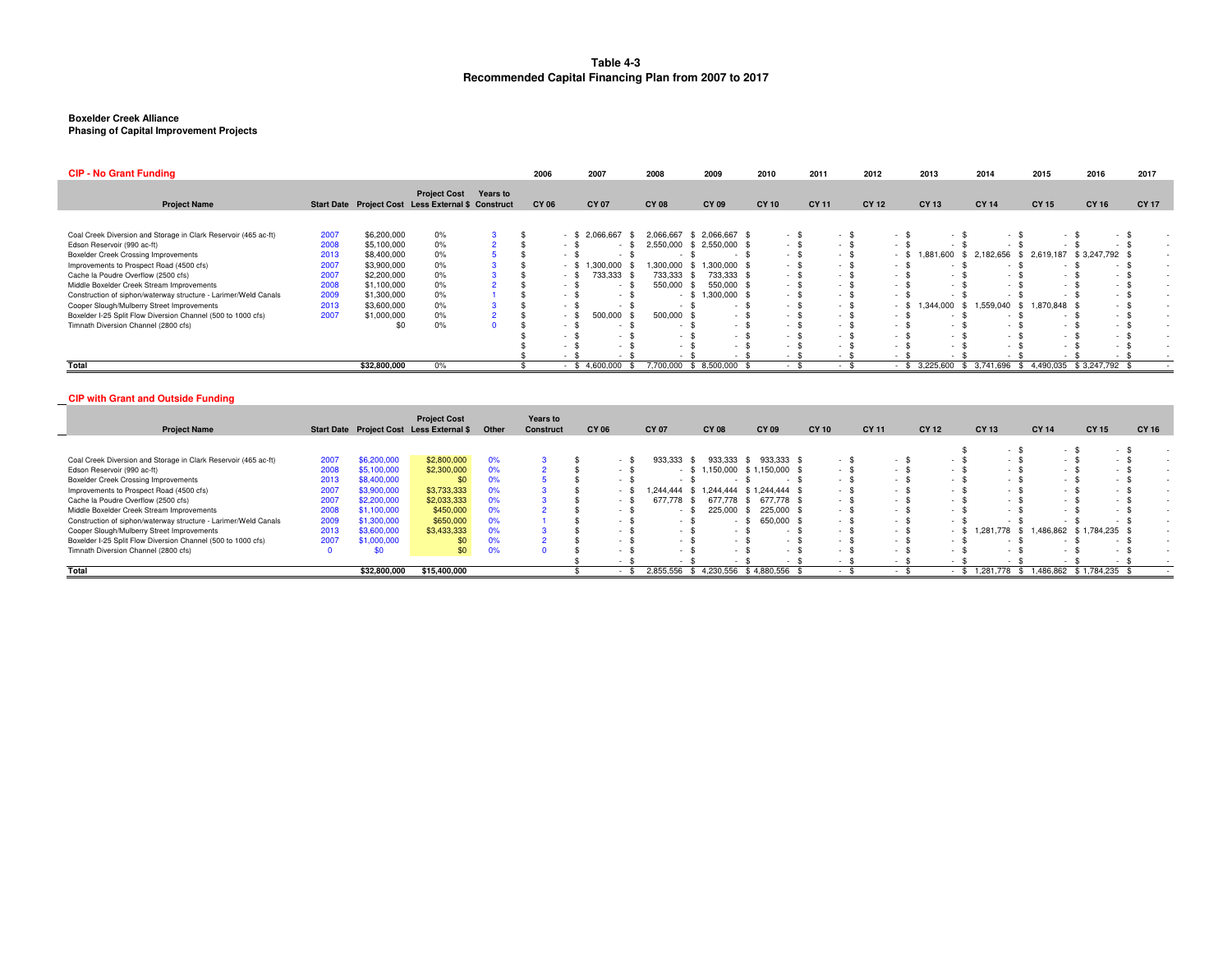## 4.3.4 Long Range Plan

The next step is to overlay the construction phasing and associated capital costs with the funding requirements and allocates the funding requirements to Regional, Ft. Collins, and Larimer County on an annual basis for financial planning purposes. This is shown once again with and without grants and outside contributions in **Table 4-4**. This provides the annual cash flow requirements for each participant.

#### 4.3.5 Funding of Regional Facilities

The final step in this plan is to determine the best and the worst case scenario for funding the required Regional Facilities. Regional facilities will be funded by annual fees assessed to properties within the Boxelder Creek Watershed. Two scenarios were developed based on the assumption that some form of a Drainage Authority is created and has the ability to issue debt. **Table 4-5** illustrates the potential sizing of the debt issue based on the best and worst case (grants and outside funding versus debt used for all identified Regional Facilities). It should be noted that even if debt is issued anywhere from \$800,000 to \$2 million will be required as the local cash share. In addition, it could take up to two years once the IGA is established to enter the municipal debt market. If a CWBC low-interest loan can be obtained to fund the Regional Facilities the cost of issuance and interest rate could be lower and therefore required annual repayment costs and annual fees would be lowered accordingly.

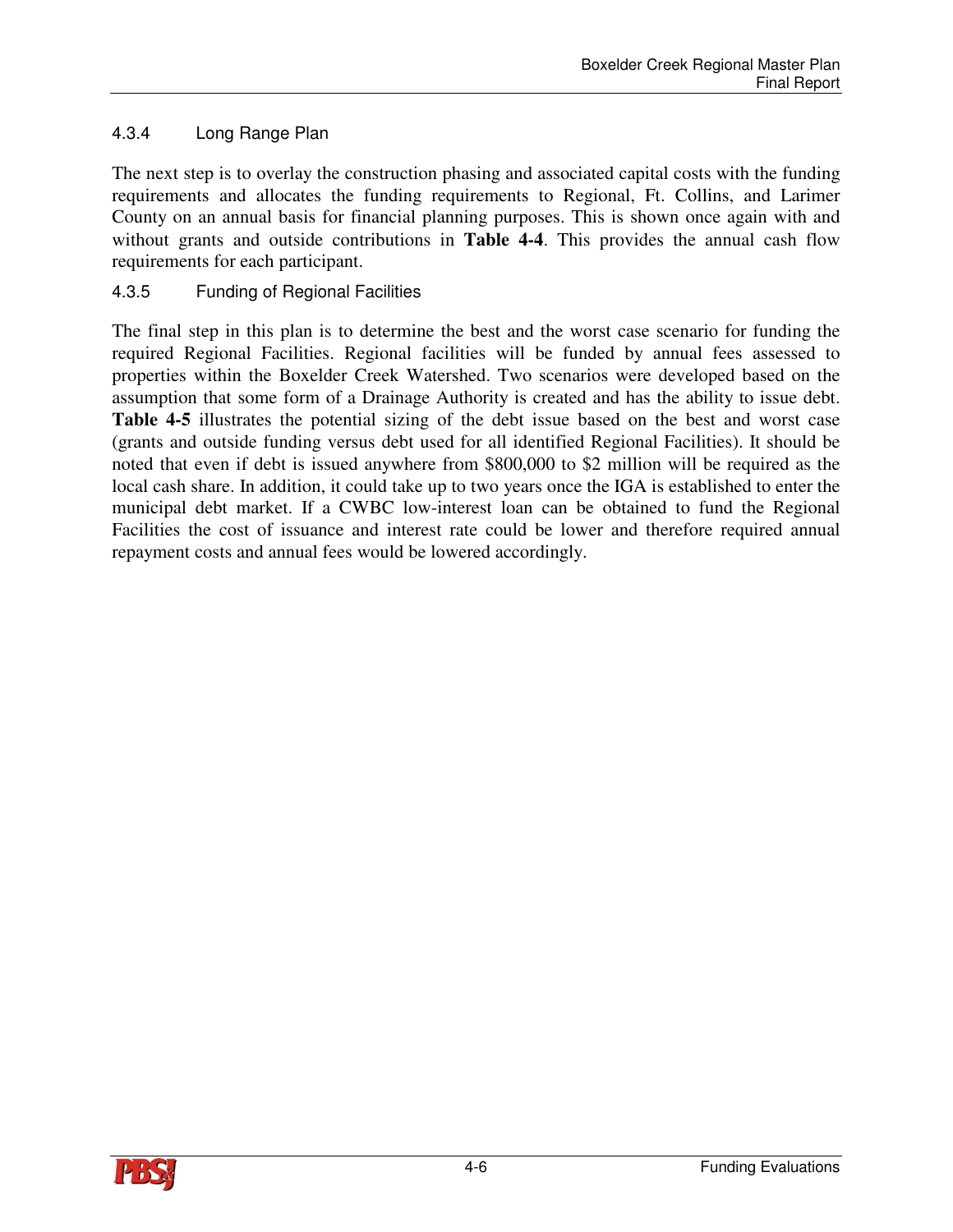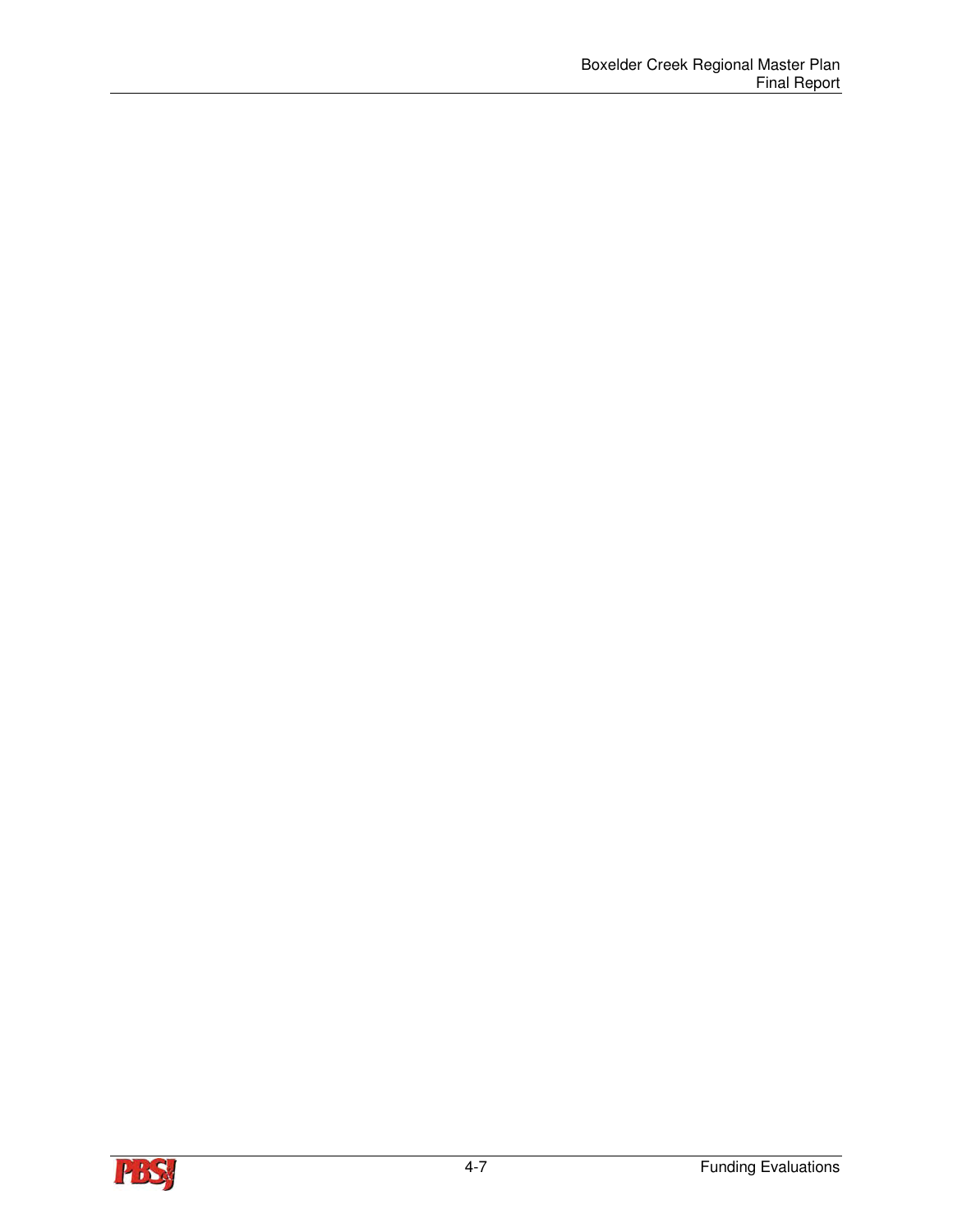#### **Exhibit Boxelder Creek Alliance Long Range Plan**

#### **Table 4-4 Long Range Capital Costs and Funding Requirements**

|                                                                        | <b>FY06</b>                    | <b>FY07</b>          |      | <b>FY08</b> |     | <b>FY09</b>                     | <b>FY10</b>                    | <b>FY11</b>              |      | <b>FY12</b> |                                 | <b>FY13</b>              |      | <b>FY14</b>              |      | <b>FY15</b>              |     | <b>FY16</b>                                    |    | <b>Total</b> |
|------------------------------------------------------------------------|--------------------------------|----------------------|------|-------------|-----|---------------------------------|--------------------------------|--------------------------|------|-------------|---------------------------------|--------------------------|------|--------------------------|------|--------------------------|-----|------------------------------------------------|----|--------------|
| <b>Capital Improvement Fund - No Grants or Developer Contributions</b> |                                |                      |      |             |     |                                 |                                |                          |      |             |                                 |                          |      |                          |      |                          |     |                                                |    |              |
|                                                                        |                                |                      |      |             |     | <b>Capital Improvement Fund</b> |                                |                          |      |             |                                 |                          |      |                          |      |                          |     |                                                |    |              |
|                                                                        | <b>FY06</b>                    | <b>FY07</b>          |      | <b>FY08</b> |     | <b>FY09</b>                     | <b>FY10</b>                    | <b>FY11</b>              |      | <b>FY12</b> |                                 | <b>FY13</b>              |      | <b>FY14</b>              |      | <b>FY15</b>              |     | <b>FY16</b>                                    |    | <b>Total</b> |
| <b>Beginning Reserve Balance</b>                                       | \$0                            | \$0                  |      | \$0         |     | \$0                             | \$0                            | \$0                      |      |             | \$0                             | \$0                      |      | \$0                      |      | \$0                      |     | \$0                                            |    | \$0          |
| <b>Revenues and Transfers In</b>                                       |                                |                      |      |             |     |                                 |                                |                          |      |             |                                 |                          |      |                          |      |                          |     |                                                |    |              |
| Wellington                                                             | $\sim$                         | \$<br>$\sim$         | -\$  |             | \$  | -\$<br>$\sim$                   | \$<br>$\sim$                   | $\sim$                   | - \$ |             | -\$<br>$\sim$                   |                          | \$   |                          | -\$  |                          | -\$ | $\sim$                                         | \$ |              |
| County                                                                 | $\sim$                         | \$<br>500.000        | \$   | 500,000 \$  |     |                                 | \$<br>$\overline{\phantom{a}}$ | $\sim$                   | \$   |             | \$<br>$\sim$                    | 1,600<br>.881            | \$   | 2,182,656                | \$   | 2,619,187                | \$  | 3,247,792                                      | \$ | 10,931,235   |
| <b>Fort Collins</b>                                                    |                                | 2,033,333<br>\$.     | - \$ | 2,033,333   | -S  | 2,033,333 \$                    | \$                             | $\overline{\phantom{a}}$ | \$   |             | \$                              | 1,344,000                | - \$ | 1,559,040                | - \$ | 1,870,848 \$             |     |                                                |    | \$10,873,888 |
| Timnath                                                                | $\overline{\phantom{a}}$       | \$                   | . ፍ  |             | \$  |                                 | \$<br>$\overline{\phantom{a}}$ | $\overline{\phantom{a}}$ | -\$  |             | \$<br>$\overline{\phantom{a}}$  | $\overline{\phantom{a}}$ | -\$  |                          |      |                          |     | $\overline{\phantom{0}}$                       | £. |              |
| Regional                                                               |                                | 2,066,667<br>\$      | - \$ | 5,166,667   | \$. | 6,466,667                       | \$<br>$\overline{\phantom{a}}$ | $\overline{\phantom{a}}$ | -\$  |             | -\$<br>$\overline{\phantom{a}}$ | $\overline{\phantom{a}}$ |      | $\overline{\phantom{0}}$ |      | $\overline{\phantom{a}}$ |     | $\overline{\phantom{a}}$                       |    | \$13,700,000 |
| Other                                                                  |                                | \$                   |      |             |     |                                 | \$<br>$\overline{\phantom{a}}$ | $\overline{\phantom{a}}$ | - \$ |             |                                 |                          |      |                          |      |                          |     | $\overline{\phantom{0}}$                       |    |              |
| Total Rev. and Transfers In                                            |                                | 4,600,000<br>- \$    | \$   | 7,700,000   | \$  | 8,500,000 \$                    | \$<br>$\overline{\phantom{a}}$ | $\overline{\phantom{a}}$ | - \$ |             | \$                              | 3,225,600                | \$   | 3,741,696                | \$   | 4,490,035                | \$  | 3,247,792                                      |    | \$35,505,123 |
| <b>Expenditures and Transfers Out</b>                                  |                                |                      |      |             |     |                                 |                                |                          |      |             |                                 |                          |      |                          |      |                          |     |                                                |    |              |
| <b>Capital Projects</b>                                                | \$<br>$\overline{\phantom{a}}$ | 4,600,000 \$<br>- \$ |      |             |     | 7,700,000 \$ 8,500,000 \$       | - \$                           |                          | - \$ |             |                                 | $$3,225,600$ \$          |      |                          |      |                          |     | 3,741,696 \$4,490,035 \$3,247,792 \$35,505,123 |    |              |
| <b>Total Expenditures</b>                                              | \$0                            | \$4,600,000          |      | \$7,700,000 |     | \$8,500,000                     | \$0                            | \$0                      |      |             | \$0                             | \$3,225,600              |      | \$3,741,696              |      | \$4,490,035              |     | \$3,247,792                                    |    | \$35,505,123 |
| <b>Ending Balance Capital Improvement Fund</b>                         | \$0                            | \$0                  |      | \$0         |     | \$0                             | \$0                            | \$0                      |      |             | \$0                             | \$0                      |      | \$0                      |      | \$0                      |     | \$0                                            |    | \$0          |

#### **Capital Improvement Fund - With Grants & Developer Contributions**

|                                                |             |      |                          |             |                          | <b>Capital Improvement Fund</b>        |                          |               |                          |      |               |                          |                          |                                            |                          |                                |
|------------------------------------------------|-------------|------|--------------------------|-------------|--------------------------|----------------------------------------|--------------------------|---------------|--------------------------|------|---------------|--------------------------|--------------------------|--------------------------------------------|--------------------------|--------------------------------|
|                                                | <b>FY06</b> |      | <b>FY07</b>              | <b>FY08</b> |                          | <b>FY09</b>                            |                          | <b>FY10</b>   | <b>FY11</b>              |      | <b>FY12</b>   | <b>FY13</b>              | <b>FY14</b>              | <b>FY15</b>                                | <b>FY16</b>              | Total                          |
|                                                |             |      |                          |             |                          |                                        |                          |               |                          |      |               |                          |                          |                                            |                          |                                |
| <b>Beginning Reserve Balance</b>               | \$0         |      | \$0                      |             | \$0                      | \$0                                    |                          | \$0           | \$0                      |      | \$0           | \$0                      | \$0                      | \$0                                        | \$0                      |                                |
| <b>Revenues and Transfers In</b>               |             |      |                          |             |                          |                                        |                          |               |                          |      |               |                          |                          |                                            |                          |                                |
| Wellington                                     | $\sim$      | -\$  | $\sim$                   | -\$         | $\sim$                   | -\$                                    | - \$                     | \$.<br>$\sim$ | $\sim$                   | \$   | \$.<br>$\sim$ | $\sim$                   | \$<br>$\sim$             | \$<br>\$.<br>$\sim$                        | $\sim$                   | \$<br>$\overline{\phantom{a}}$ |
| County                                         | $\sim$      |      | $\sim$                   |             | $\sim$                   |                                        | $\sim$                   | $\sim$        | $\sim$                   | \$   | $\sim$        | $\sim$                   | $\sim$                   | $\sim$                                     | $\overline{\phantom{a}}$ | $\overline{\phantom{a}}$       |
| Fort Collins                                   | $\sim$      |      | ,922,222                 | - \$        | 1,922,222                | 1,922,222<br>- \$                      |                          |               | $\sim$                   |      | $\sim$        | 1,281,778                | .486,862<br>- \$         | 1,784,235<br>- \$<br>- \$                  | $\sim$                   | 10,319,541<br>S.               |
| Timnath                                        | $\sim$      |      | $\overline{\phantom{a}}$ |             | $\overline{\phantom{a}}$ |                                        | $\sim$                   | $\sim$        | $\sim$                   |      | $\sim$<br>১৯  | $\overline{\phantom{a}}$ |                          | $\sim$                                     | $\sim$                   |                                |
| Regional                                       | $\sim$      |      | 933,333                  | - \$        | 2,308,333                | 2,958,333<br>- \$                      | - \$                     | $\sim$        | $\overline{\phantom{a}}$ |      | $\sim$        | $\overline{\phantom{a}}$ | $\overline{\phantom{a}}$ | $\sim$                                     | $\overline{\phantom{a}}$ | 6,200,000                      |
| Other                                          | $\sim$      |      |                          |             |                          |                                        | $\overline{\phantom{a}}$ | \$.<br>$\sim$ | $\overline{\phantom{a}}$ |      | $\sim$        | $\overline{\phantom{a}}$ | $\overline{\phantom{a}}$ | $\overline{\phantom{a}}$                   | $\overline{\phantom{a}}$ |                                |
| Total Rev. and Transfers In                    |             | \$   | 2,855,556                | \$          | 4,230,556                | 4,880,556<br>\$                        | - \$                     | \$<br>$\sim$  | $\sim$                   |      | \$<br>$\sim$  | 1,281,778                | 1,486,862<br>\$          | 1,784,235<br>\$<br>- \$                    |                          | $-$ \$ 16,519,541              |
| <b>Expenditures and Transfers Out</b>          |             |      |                          |             |                          |                                        |                          |               |                          |      |               |                          |                          |                                            |                          |                                |
| <b>Capital Projects</b>                        | \$          | - \$ |                          |             |                          | 2,855,556 \$ 4,230,556 \$ 4,880,556 \$ |                          | - \$          |                          | - \$ | $\sim$        |                          |                          | $$1,281,778$ $$1,486,862$ $$1,784,235$ $$$ |                          | $-$ \$ 16,519,541              |
| <b>Total Expenditures</b>                      | \$0         |      | \$2,855,556              |             | \$4,230,556              | \$4,880,556                            |                          | \$0           | \$0                      |      | \$0           | \$1,281,778              | \$1,486,862              | \$1,784,235                                | \$0                      | \$16,519,541                   |
| <b>Ending Balance Capital Improvement Fund</b> | \$0         |      | \$0                      |             | \$0                      | \$0                                    |                          | \$0           | \$0                      |      | \$0           | \$0                      | \$0                      | \$0                                        | \$0                      |                                |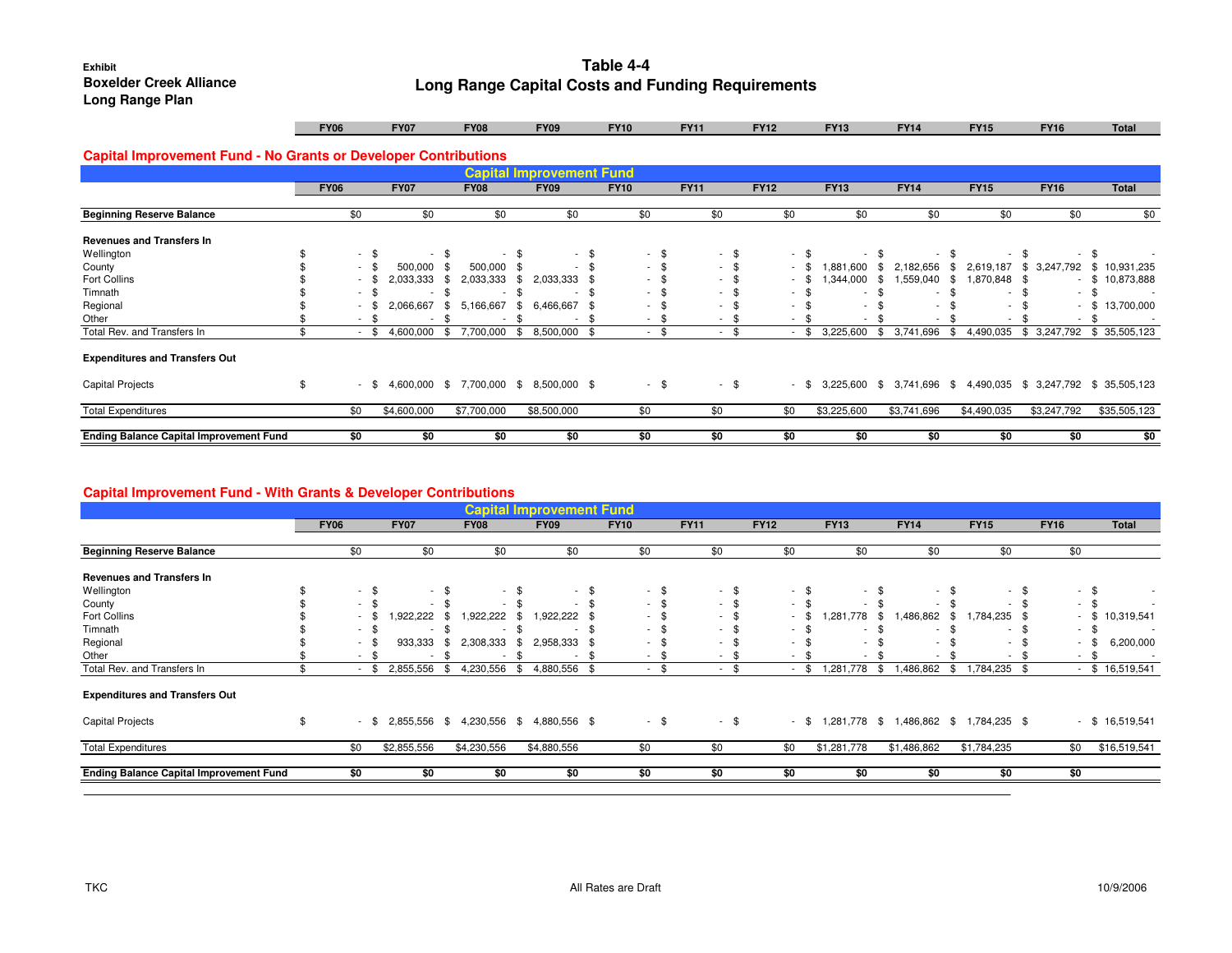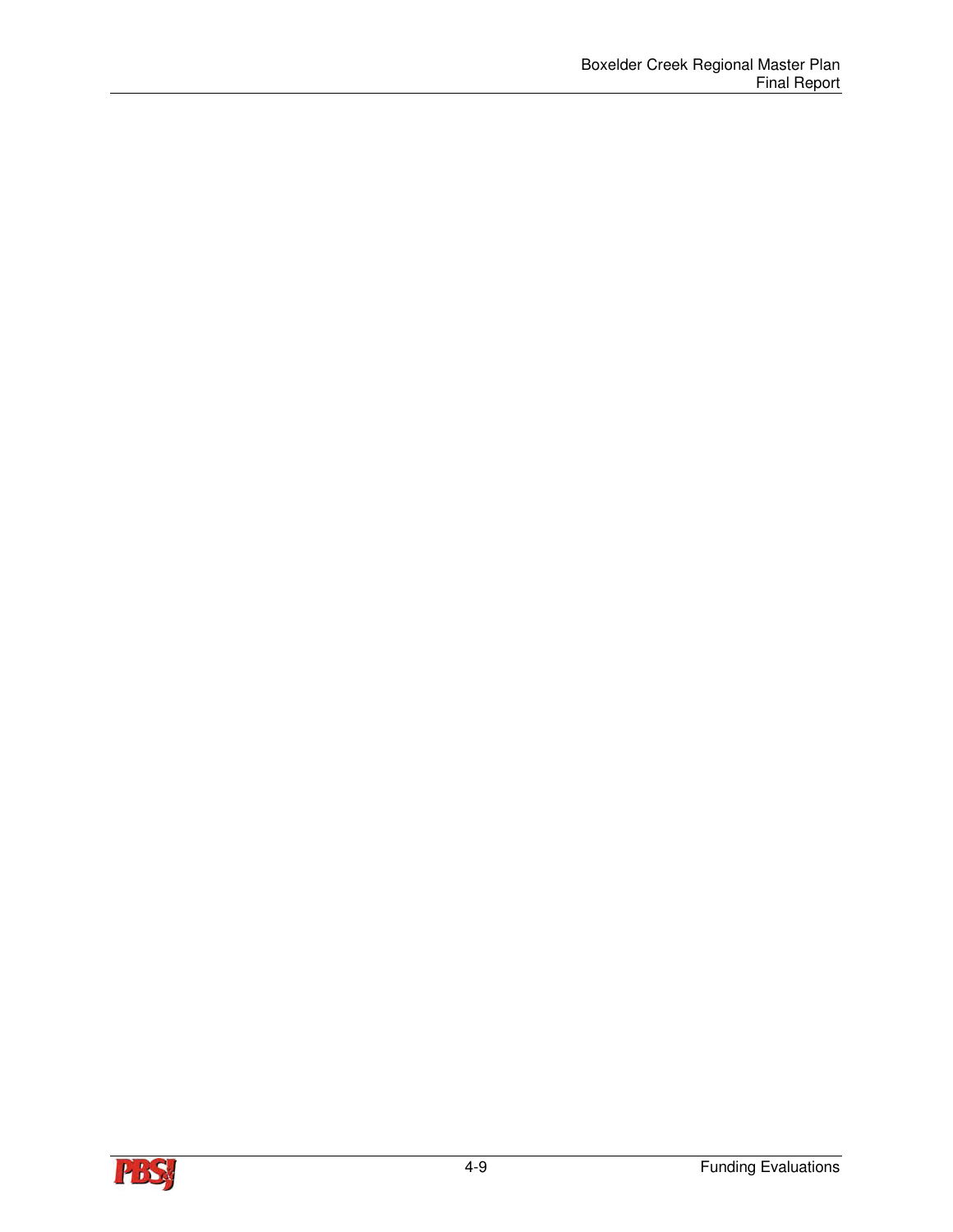|                         | <b>Table 4-5: Potential Debt Share</b> |            |                                                   |            |         |  |  |  |  |  |  |  |
|-------------------------|----------------------------------------|------------|---------------------------------------------------|------------|---------|--|--|--|--|--|--|--|
|                         |                                        |            | <b>Regional Funding Projection Without Grants</b> |            |         |  |  |  |  |  |  |  |
| <b>Amount of Issue:</b> | \$13.70                                | million    | <b>Net Proceeds:</b>                              | \$12.23    | million |  |  |  |  |  |  |  |
| nterest Rate*:          | $4.6\%$                                |            | <b>Annual Debt</b><br>Service:                    | \$1061,000 |         |  |  |  |  |  |  |  |
|                         |                                        |            | <b>Cash Required</b>                              |            |         |  |  |  |  |  |  |  |
| Term:                   | 20                                     | years      | from Regional:                                    | \$1.47     | million |  |  |  |  |  |  |  |
| <b>Issuance Costs:</b>  | $3.0\%$                                |            | <b>Percent of Cash to</b><br>Debt:                | 11%        |         |  |  |  |  |  |  |  |
| <b>Debt Service</b>     |                                        |            |                                                   |            |         |  |  |  |  |  |  |  |
| <b>Reserve:</b>         | 1                                      | yr DS pmt. |                                                   |            |         |  |  |  |  |  |  |  |
|                         |                                        |            | <b>Regional Funding Projection With Grants</b>    |            |         |  |  |  |  |  |  |  |
| <b>Amount of Issue:</b> | \$6.80                                 | million    | <b>Net Proceeds:</b>                              | \$6.07     | million |  |  |  |  |  |  |  |
|                         |                                        |            | <b>Annual Debt</b>                                |            |         |  |  |  |  |  |  |  |
| <b>Interest Rate*:</b>  | $4.6\%$                                |            | <b>Service:</b>                                   | \$526,000  |         |  |  |  |  |  |  |  |
|                         |                                        |            | <b>Cash Required</b>                              |            |         |  |  |  |  |  |  |  |
| Term:                   | 20                                     | years      | from Regional:                                    | \$0.73     | million |  |  |  |  |  |  |  |
|                         |                                        |            | <b>Percent of Cash to</b>                         |            |         |  |  |  |  |  |  |  |
| <b>Issuance Costs:</b>  | $3.0\%$                                |            | Debt:                                             | $11\%$     |         |  |  |  |  |  |  |  |
| <b>Debt Service</b>     |                                        |            |                                                   |            |         |  |  |  |  |  |  |  |
| Reserve:                | 1                                      | yr DS pmt. |                                                   |            |         |  |  |  |  |  |  |  |

\*Federal Reserve statistical release selected interest rates, April 2006.

A secured payment source will be required to issue debt or obtain a low interest CWCB loan. Some suggested alternatives follow in **Table 4-6**. Scenario 1 illustrates the projected fees required to pay for annual debt service to construct required capital facilities from 2007 to 2010 if all parcels currently in the Boxelder Flood Plain are assessed the fees. The fees are shown first without the benefit of any grants or developer contributions (worst case scenario) and then with potential external funding (best case scenario). Scenario 2 provides the same best and worst case annual fee assessments but is based on only the fees being assessed on parcels actually removed from the flood plain. It is anticipated that the funding sources will be derived from some combination from two groups of fee payers: One consisting of all owners of properties within the basin and the other consisting of owners or properties which will be removed from the floodplain through construction of the proposed improvements.

**Table 4-6** shows the expected debt issue for various scenarios of allocation of costs (per acre, per parcel and per structure). It is envisioned that the final funding allocations will be based on a combination of monthly fees per parcel and one-time development fees for all parcels within the basin. However, a reasonable rate (based on the evaluations undertaken) appears to be in the range of \$4 to \$10 per month for residential parcels and one-time development fees (for properties removed from the floodplain) of between \$1,300 to \$2,500 per acre. The final funding strategy for the Regional Improvements will be developed as part of establishing the Regional Drainage Authority.

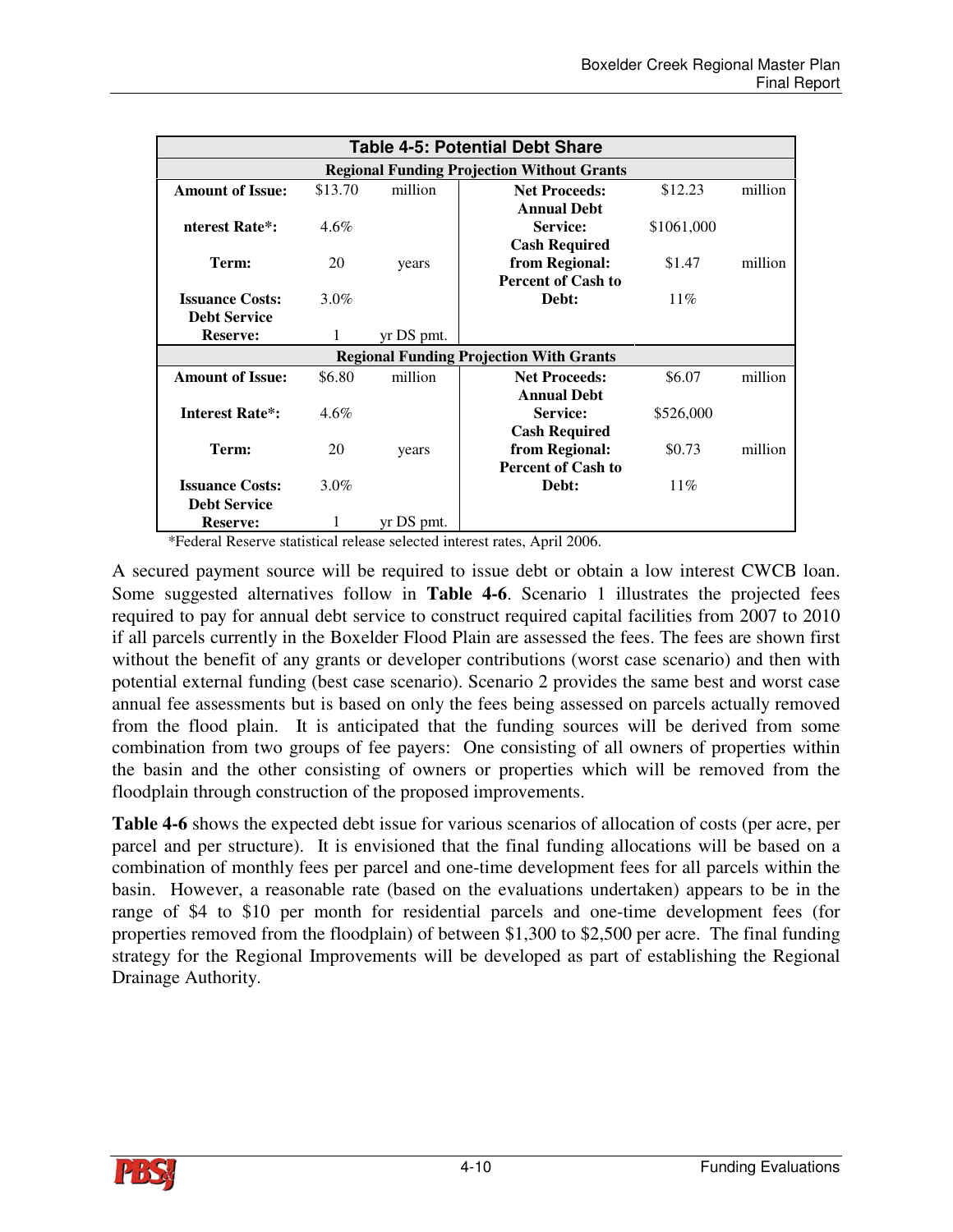| Table 4-6: Economic Impacts of Fee Assessments for Regional Facilities per Year |                       |                   |                                                                      |                   |  |  |  |  |  |  |  |  |
|---------------------------------------------------------------------------------|-----------------------|-------------------|----------------------------------------------------------------------|-------------------|--|--|--|--|--|--|--|--|
| Scenario 1: Fees Assessed on All Parcels Currently in Flood Plain               |                       |                   |                                                                      |                   |  |  |  |  |  |  |  |  |
|                                                                                 | <b>Without Grants</b> |                   | <b>With Grants</b>                                                   |                   |  |  |  |  |  |  |  |  |
|                                                                                 | <b>Number</b>         | <b>Annual Fee</b> | <b>Number</b>                                                        | <b>Annual Fee</b> |  |  |  |  |  |  |  |  |
| Per Acre                                                                        | 4,960                 | \$213.91          | 4,960                                                                | \$96.77           |  |  |  |  |  |  |  |  |
| Per Parcel                                                                      | 809                   | \$1,311.50        | 809                                                                  | \$593.33          |  |  |  |  |  |  |  |  |
| Per Structure                                                                   | 693                   | \$1,531.02        | 693                                                                  | \$692.64          |  |  |  |  |  |  |  |  |
| Per \$ Assessed Valuation                                                       | \$124,516,961         | \$0.009           | \$124,516,961                                                        | \$0.004           |  |  |  |  |  |  |  |  |
|                                                                                 |                       |                   |                                                                      |                   |  |  |  |  |  |  |  |  |
|                                                                                 |                       |                   | Scenario 2: Fees Assessed Based On All Parcels in the Boxelder Basin |                   |  |  |  |  |  |  |  |  |
|                                                                                 | <b>Without Grants</b> |                   | <b>With Grants</b>                                                   |                   |  |  |  |  |  |  |  |  |
|                                                                                 | <b>Number</b>         | <b>Annual Fee</b> | <b>Number</b>                                                        | <b>Annual Fee</b> |  |  |  |  |  |  |  |  |
| Per Acre                                                                        | 5,290                 | \$200.57          | 5,290                                                                | \$90.74           |  |  |  |  |  |  |  |  |
| Per Parcel                                                                      | 6,210                 | \$170.85          | 6,210                                                                | \$77.29           |  |  |  |  |  |  |  |  |
| Per Structure                                                                   | 3,810                 | \$278.48          | 3,810                                                                | \$125.98          |  |  |  |  |  |  |  |  |
| Per \$ Assessed Valuation                                                       | \$135,419,370         | \$0.008           | \$135,419,370                                                        | \$0.004           |  |  |  |  |  |  |  |  |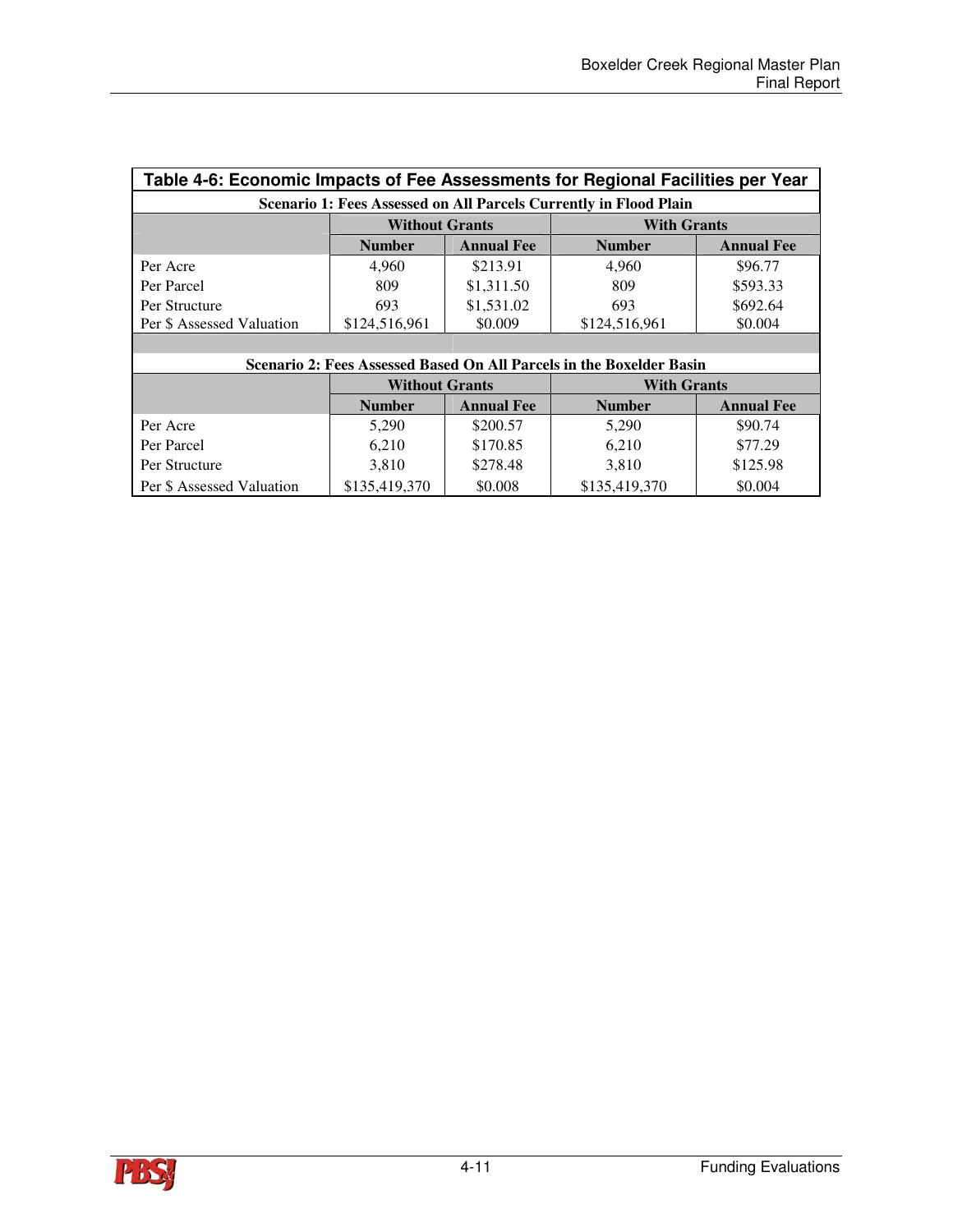

- 
- 
- 
- 
- 
- 
- 
- Recreational Opportunities

# Boxelder Greek Regional Alliance

# BOXELDER CREEK SCHEMATIC

# POTENTIAL FUNDING STRATEGIES